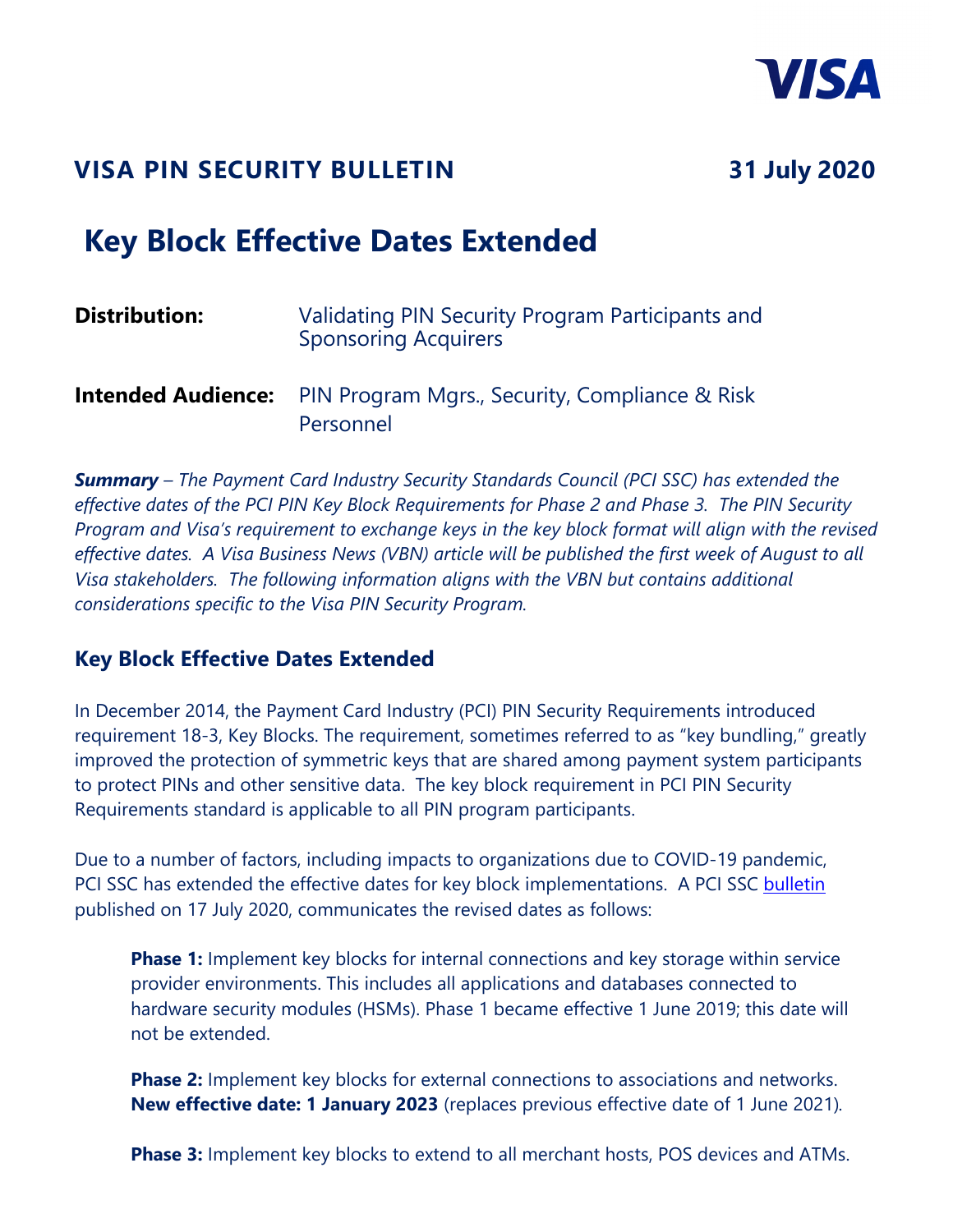#### **New effective date: 1 January 2025** (replaces previous effective date of 1 June 2023).

The PIN Security Program will recognize the revised PCI dates, meaning organizations that are unable to exchange PIN keys with another organization in the key block format will continue to be compliant until 1 January 2023. After this date organizations not meeting the requirement will be found not compliant. Since the Phase 1 date did not change, all PIN participants are expected to be compliant as of 1 June 2019.

PIN Participants must continue their efforts to implement Key Blocks per PCI PIN Security Requirements and Visa Requirements. Refer to previously published information for additional information. *Note: PCI SSC and Visa will update existing documentation in the coming months to reflect the revised effective dates.* 

Available on [Visa Online:](http://www.visaonline.com/login/loginmain.aspx)

Visa Business News:

- 4 May 2017 Implementation Date Change for PCI PIN Security Key Bundling Requirement
- 19 July 2018 Support for Key Exchange in Key Block Format
- 27 June 2019 Supplementary Information to Support Key Block

Visa Tech Letter articles regarding exchanging symmetric keys with Visa:

- Static Key: October 2018 GTLIG: Article 4.4
- Dynamic Key: April 2019 GTLIG: Article 4.17
- Key Block Header Definitions: April 2020 GTLIG Article 3.14

Available from the **PCI SSC Document Library:** 

[PCI PIN Security Requirements and Testing Procedures, Version](https://www.pcisecuritystandards.org/documents/PCI_PIN_Security_Requirements_Testing_v3_Aug2018.pdf?agreement=true&time=1559317426708) 3.0 [Information Supplement: PIN Security Requirement 18-3—Key Blocks](https://www.pcisecuritystandards.org/documents/PIN_Security_Rqmt_18-3_Key_Blocks_2019.pdf?agreement=true&time=1560973516551) [Information Supplement: Cryptographic Key](https://www.pcisecuritystandards.org/documents/Cryptographic_Key_Blocks_Information_Supplement_June_2017.pdf?agreement=true&time=1557430085160) Blocks PCI blog articles:

- Key Blocks  $101$  Basic questions about the key block method and how it helps secure payment data.
- Key Blocks  $102$  Addresses questions about Key Block Applicability
- [Key Blocks 103](https://blog.pcisecuritystandards.org/key-blocks-103)  Addresses the 3 phases for implementing the Key Blocks requirement
- [Key Blocks 104 -](https://blog.pcisecuritystandards.org/key-blocks-104) Covers basic questions about the Advanced Encryption Standard (AES) and the Triple Data Encryption Standard (TDES) block ciphers and how they relate to key blocks.